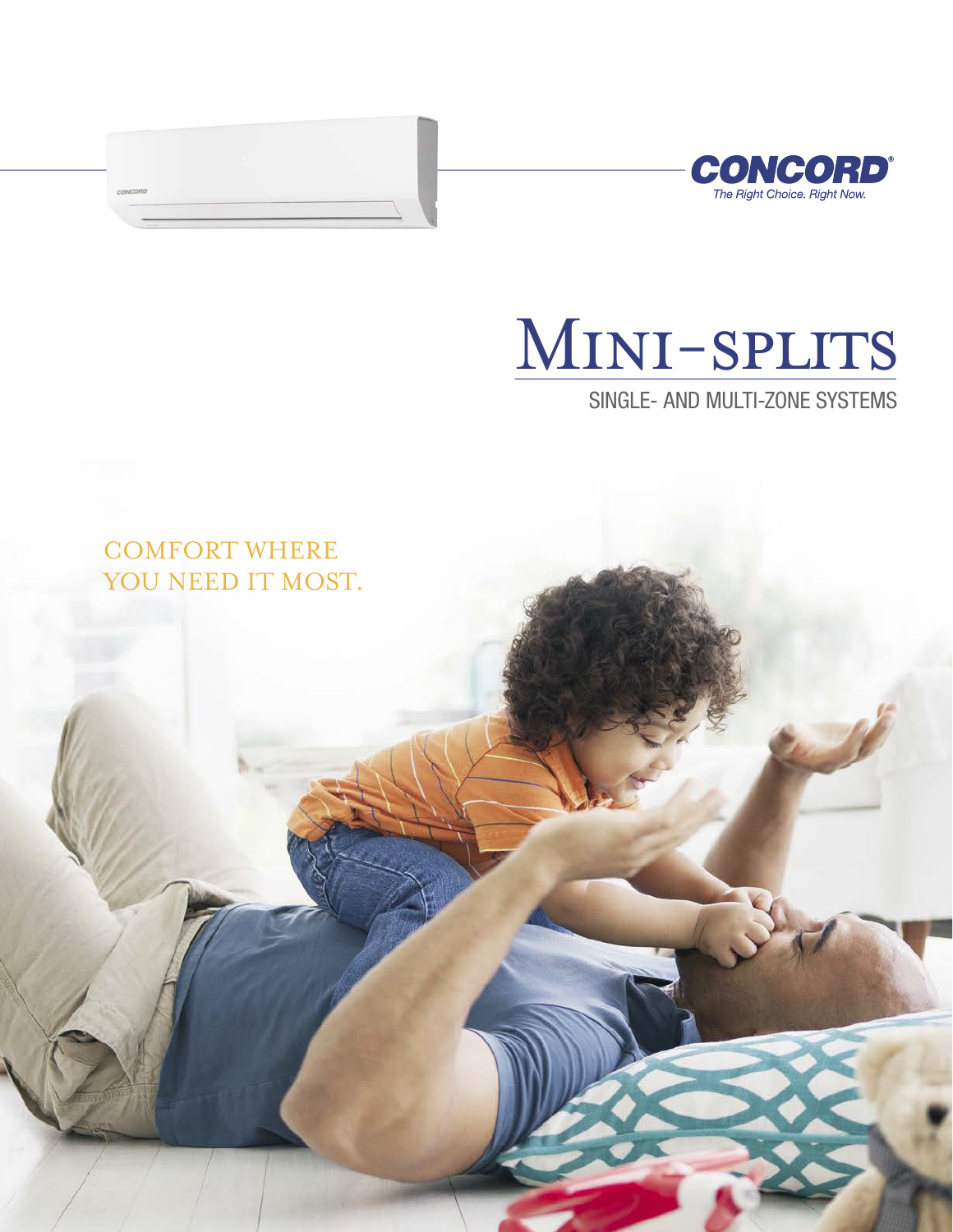# A SMART SOLUTION FOR UNIQUE SITUATIONS.

Do you have an add-on room with no ductwork? Or a sunroom that's too hot in the summer and cold in the winter? Concord<sup>®</sup> mini-splits can help solve heating and cooling problems efficiently and effectively, while also providing year-round energy savings.

#### Versatile comfort that adapts to your needs

Each indoor unit has its own control, so you have the flexibility to heat or cool one zone or multiple zones to different temperatures.

#### Year-round efficiency that helps save energy\*

Concord mini-split systems are ENERGY STAR® certified and may qualify for utility rebates.\*\*

#### Designed to make life more comfortable

Residential applications include:

- Sunrooms • Finished
	- basements
	- sheds, garages Home additions
- Finished attics

• Workshops,



 *\*Energy savings may depend on several factors, including temperature set point, maintenance, weather, construction type and other factors.*

*\*\*Utility rebates vary by location. Contact your local dealer to see equipment eligibility in your locale.*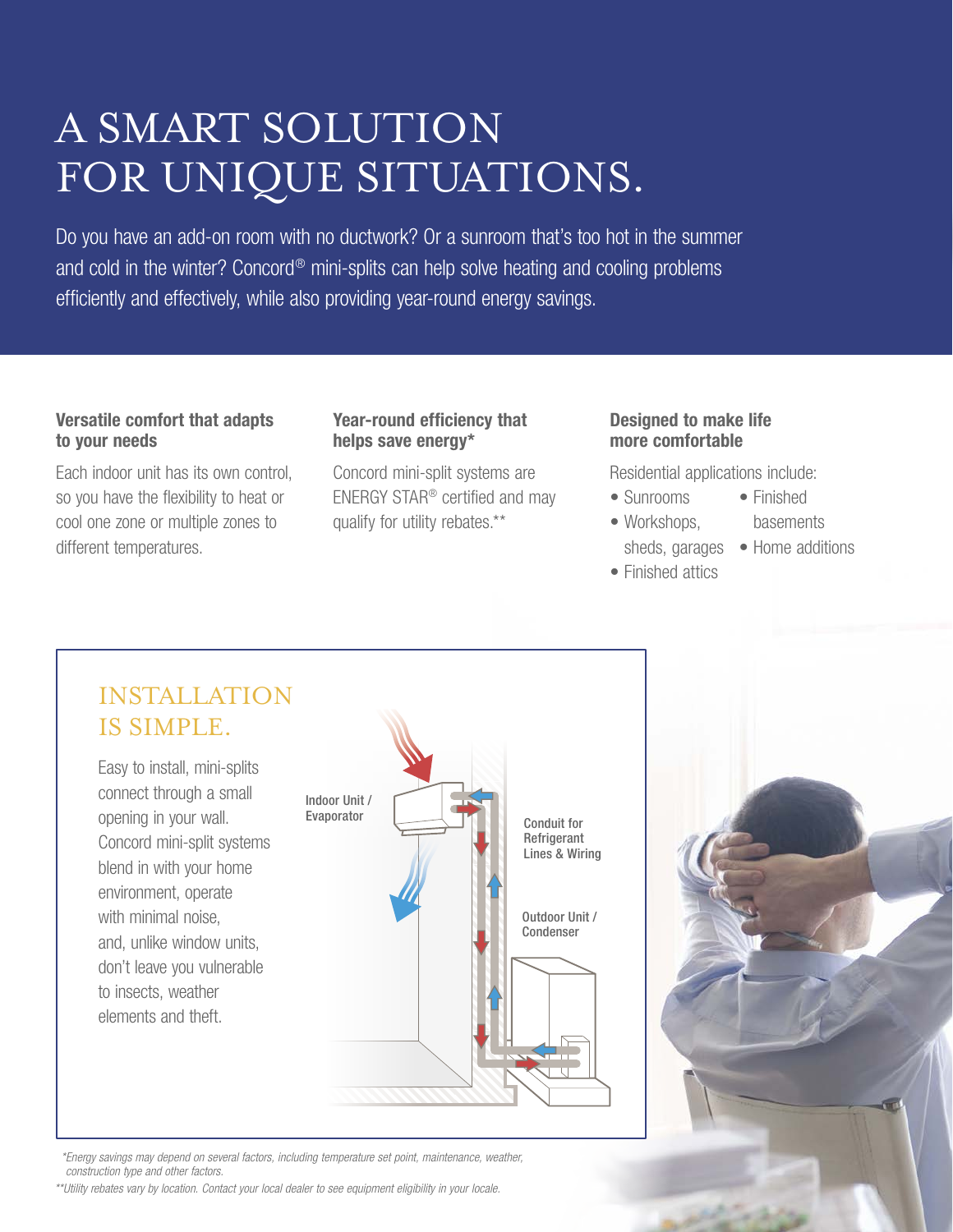

CONCORD MINI-SPLITS OFFER GREAT FEATURES, SMART DESIGN AND DEPENDABLE HEATING AND COOLING.

#### **Comfort control in every room**  4DHPM

This ENERGY STAR®-certified multi-zone ductless outdoor unit works with up to five indoor modules, so you can set each room to a different temperature, helping to maximize comfort and energy efficiency.

# 4DHPS **The right temperature,**

**right where you want it**  Delivering targeted heating and cooling, this single-zone outdoor unit helps offer year-round comfort and utility savings. The unit's ENERGY STAR® certification means that you could be eligible for money-saving rebates.\*\*

### **Quiet and efficient operation** 4DHVS

Perfect for heating and cooling one specific area, this singlezone outdoor unit features inverter technology that helps deliver quiet, smooth and efficient operation, starting at 17 SEER.

# CHOOSE THE RIGHT INDOOR UNIT FOR YOUR HOME.





#### Wall-Mounted Indoor Unit

- Wireless remote control included
- Produces minimal noise and blends in with surroundings
- LED temperature display



#### Ceiling Indoor Unit

- 360° air flow
- Concealed in ceiling without additional duct work



#### Ducted Indoor Unit

- Ideal for room additions
- Mounted within the ceiling
- Air is ducted to vent like a traditional system